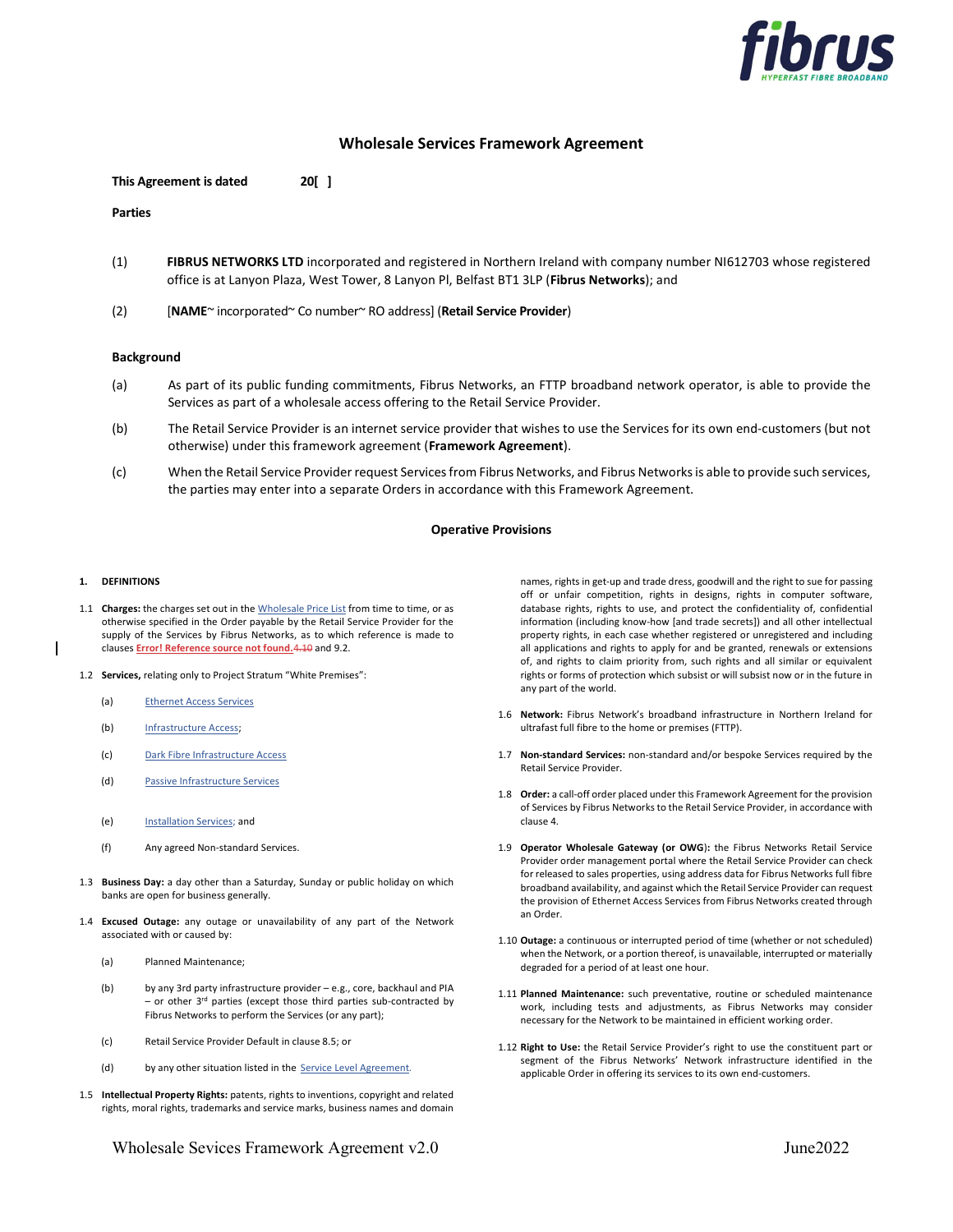

- 1.13 Service Level Agreement: the Fibrus Networks the Service Level Agreement from time to time, which contains details about support, maintenance and service levels.
- 1.14 Service Delivery Point: the Retail Service Provider's end-customer premises that are to be connect to the Network.

### 2. BASIS OF CONTRACT

- 2.1 This Framework Agreement governs the overall relationship of the parties in relation to the Services that may be provided by Fibrus Networks to the Retail Service Provider under separate Orders, and consists of:
	- (a) the Services; and
	- (b) the Wholesale Price List (for all Services),

and incorporates by reference the current versions from time to time of all documents cited in this Framework Agreement and which are available at hyperfastni wholesale partners.

- 2.2 Together these documents embody the entire legal and contractual relationship between the parties relating to the subject matter of this Framework Agreement and any Orders.
- 2.3 This Framework Agreement applies to all Services to the exclusion of any other terms, conditions and/or warranties that the Retail Service Provider seeks to impose or incorporate, or which are implied by law, trade, custom, practice or course of dealing.
- 2.4 The Retail Service Provider acknowledges that it has not relied on any statement, promise, representation, assurance or warranty made or given by or on behalf of Fibrus Networks which is not set out in this Framework Agreement.
- 2.5 This Agreement shall not prevent Fibrus Networks from entering into similar agreements with third parties.

#### 3. COMMENCEMENT & DURATION

### Framework Agreement

3.1 This Framework Agreement shall commence on the stated dated of execution and shall continue, unless terminated earlier in accordance with clause 13, for a period of 5 years.

Orders

- 3.2 Each Order shall come into force on the date it becomes legally binding.
- 3.3 Each Order shall, unless terminated earlier in accordance with clause 13, continue for the contract term stated in the Wholesale Price List or in the applicable Order.
- 3.4 The Retail Service Provider shall give written notice to Fibrus Networks, on or before expiry of the then current term, to renew the Order, which terms will need to be agreed in writing per clause 4 for the Order to be legally binding and have legal effect.

### 4. ORDER PROCESS

4.1 The Retail Service Provider shall be entitled during the term of this Framework Agreement to time to request in writing the provision of any or all of the Services from Fibrus Networks.

### Passive Services

- 4.2 In the case of Passive Services (Access passive infrastructure, dark fibre infrastructure & cabinet infrastructure), within 10 Business Days of receipt of a written request from the Retail Service Provider, Fibrus Networks shall:
	- (a) either notify the Retail Service Provider that it is not able to provide the requested Services; or

# Wholesale Sevices Framework Agreement v2.0 June2022

- (b) complete the Fibrus Network's Order and submit it to the Retail Service Provider for its written approval.
- 4.3 An Order shall not enter into force, be legally binding or have any other effect unless:
	- (a) the Order has been signed by the authorised representatives of both parties to it; and
	- (b) at the date the Order is signed, notice to terminate this Framework Agreement has not been served by either party.
- 4.4 Each Order for Passive Services:
	- (a) shall be entered into by the Retail Service Provider and Fibrus Networks; and
	- (b) forms a separate contract between its signatories.

#### Active Services

- 4.5 In the case of Active Services (Ethernet Access Services) all Retail Service Provider requests for the provision of Active Services for its end-customers must be submitted, and Orders will be created, managed and fulfilled, through the Operator Wholesale Gateway (OWG), accessed by the Retail Service Provider using a unique Wholesale Partner identifier.
- 4.6 OWG generated Orders shall not enter into force, be legally binding or have any other effect unless:
	- (a) the Order in question has been both confirmed, and the Service Delivery Point installation has similarly been booked, on the OWG system; and
	- (b) at the date the Order is confirmed, notice to terminate this Framework Agreement has not been served by either party.
- 4.7 All Orders for Active Services:
	- (a) shall be entered into by the Retail Service Provider and Fibrus Networks; and
	- (b) together will constitute a single contract under this Framework Agreement between its signatories (by virtue of a continuous supply nature of the Order for Active Services).

### **General**

- 4.8 On an Order coming into force in clause 3.2, Fibrus Networks will grant (and be deemed to have granted) the Retail Service Provider rights in the applicable Right to Use during the term of the Order.
- 4.9 For the avoidance of doubt, Fibrus Networks has no obligation to issue, or to sign, an Order requested by the Retail Service Provider.

### 5. SUPPLY/USE OF EQUIPMENT, INSTALLATION SERVICES, TITLE

- 5.1 For Passive Services, once provided by Fibrus Networks, the Retail Service Provider may install or connect its own equipment that meet the appropriate Fibrus Networks stated requirements from time to time.
- 5.2 For Active Services:
	- (a) The Retail Service Provider is responsible for supplying and installing at the Service Delivery Point any CPE (Customer Premises Equipment) to enable end-customer to access the Network;
	- (b) Fibrus Networks is responsible for standard Installation Services (scheduled through the OWG system) to the Service Delivery Point, to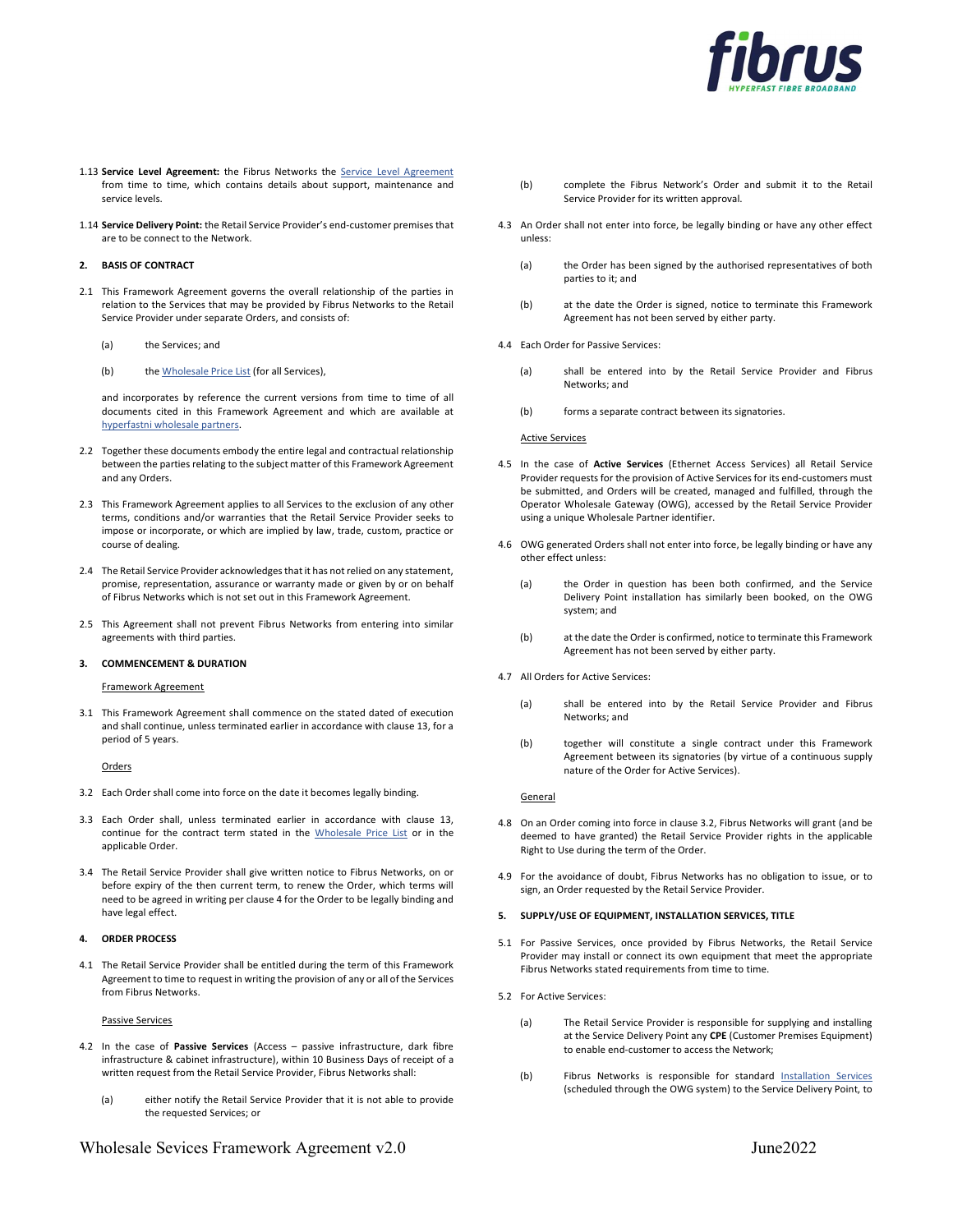

include supplying and installing the ONT (Optical Network Termination) to connect the CPE to the Network.

5.3 The Network, any physical media and all Fibrus Networks equipment (including the ONT) are and will remain the exclusive property of Fibrus Networks at all times.

### 6. SUPPLY OF SERVICES

- 6.1 Fibrus Networks shall provide the Services substantially in accordance with the descriptions and specifications and the relevant Order.
- 6.2 In providing the Services, Fibrus Networks shall:
	- (a) perform the Services with care, skill and diligence in accordance with performance standards that meet prudent industry standards;
	- (b) have and maintain all the licences, permissions, authorisations, consents and permits needed to comply with its obligations under this Framework Agreement and any Order(s); and
	- (c) ensure that all goods, materials, standards and techniques used in providing the Services are free from defects in workmanship, installation and design.
- 6.3 Fibrus Networks does not warrant that the Network and Services will be free from vulnerabilities or that the Retail Service Provider's use of the Network and the Services will be uninterrupted or error-free. The Retail Service Provider acknowledges that Fibrus Networks cannot guarantee, and nor is it liable for, the security of information transmitted using the Network.

### 7. OPERATIONS & MAINTENANCE SERVICE LEVELS

- 7.1 Fibrus Networks shall provide support and maintenance services in the Service Level Agreement, using reasonable endeavours to meet any performance target response times as specified in the Service Level Agreement, always provided that if no performance dates are so specified Fibrus Networks shall provide the support within a reasonable time (and time shall not be of the essence).
- 7.2 As a necessary part of maintaining the Network, Fibrus Networks carries out routine Planned Maintenance and it will ordinarily provide prior notice to the Retail Service Provider before initiating any Planned Maintenance work if there will be, or its likely that there will be, an Outage or disruption. Any such Planned Maintenance Outage or disruption will not count towards the purposes of applying service levels/credits in the Service Level Agreement, unless the Planned Maintenance is materially unreasonable in timescale.
- 7.3 The Retail Service Provider acknowledges the possibility of an Outage as a result of unscheduled or unplanned events. Fibrus Networks will use reasonable endeavours to minimise any such Outage time, which shall not count towards the purposes of applying service levels/credits in the **Service Level Agreement**, to the extent caused by an Excused Outage.
- 7.4 Fibrus Networks will take all reasonable steps to minimise and mitigate the impact and disruption to the operation of the Network arising from any Outage.
- 7.5 Fibrus Networks will have sole responsibility for negotiating, executing and administering the agreements and all other aspects related to the construction, operation, maintenance and repair of the Network.
- 7.6 Fibrus Networks reserves the right to amend its Network and/or the Services descriptions and specifications as needed to comply with any applicable law or regulatory requirement, or if the amendment will not materially affect the nature or quality of the Services, and it shall notify the Retail Service Provider in any such event.

### 8. RETAIL SERVICE PROVIDER OBLIGATIONS

8.1 The Retail Service Provider shall:

- (a) ensure that all information provided to Fibrus Networks is complete and accurate;
- (b) at all times follow the processes set out in the documents incorporated by reference into this Framework Agreement;
- (c) co-operate with Fibrus Networks in all matters relating to the Services;
- (d) provide Fibrus Networks with such information and materials as Fibrus Networks may reasonably require in order to supply the Services, and ensure that such information is complete and accurate in all material respects;
- (e) provide such access to the Service Delivery Point as may reasonably be requested by Fibrus Networks and agreed with the end-customer in writing in advance of delivery by Fibrus Networks of its Services and will promptly notify Fibrus Networks of any relevant premises safety or security issues;
- (f) inform its end-customers of any relevant Fibrus Networks Services and Charges (and assumptions), and provide its end-customers with a copy of the **Installation Services** and agree in writing with its end-customers of the requirement to pay for additional Charges for Non-Standard Services;
- (g) obtain and maintain all necessary licences, permissions and consents which may be required for the Services at all times;
- (h) comply with all applicable laws, including health and safety laws;
- (i) comply with Fibrus Networks' reasonable instructions regarding use of the Network and regarding types and specifications of equipment to be connected;
- (j) comply with Fibrus Networks' reasonable instructions regarding physical and network security, and regarding security, health and safety when accessing any point on the Network; and
- (k) perform its obligations with care, skill and diligence in accordance with performance standards that meet prudent industry standards;
- 8.2 The Retail Service Provider's CPE and any other equipment must not: (a) interrupt, interfere with, degrade or impair service over any of the facilities comprising the Network or any circuits or facilities of any other entity connected to the Network; (b) impair the privacy of any communications over such circuits or facilities; (c) cause damage of any nature to the Network; or (d) create hazards to employees of Fibrus Networks or users of the Network or any third party.
- 8.3 The Retail Service Provider will not, and will ensure that its end-customers will not, use any part of the Network for any illegal purpose, and will comply at all times with any applicable legal requirement in respect of it.
- 8.4 The Retail Service Provider shall ensure that its use or access of the Services causes no detriment or financial or reputational damage to Fibrus Networks or to the Network or any Retail Service Providers of Fibrus Networks and the Retail Service Provider shall indemnify Fibrus Networks fully against loss suffered by Fibrus Networks as a result of the Retail Service Provider's activities using the Network or any Services.
- 8.5 If Fibrus Networks' performance of any of its obligations under this Framework Agreement or any Order is prevented or delayed by any act or omission by the Retail Service Provider default or failure by the Retail Service Provider to perform any relevant obligation (Retail Service Provider Default):
	- (a) without limiting or affecting any other right or remedy available to it, Fibrus Networks may suspend performance of all or any of the Services under an Order until the Retail Service Provider remedies the Retail Service Provider Default, and to rely on the Retail Service Provider Default to relieve it from the performance of any of its obligations in each case to the extent the Retail Service Provider Default prevents or delays Fibrus Networks' performance of any of its obligations;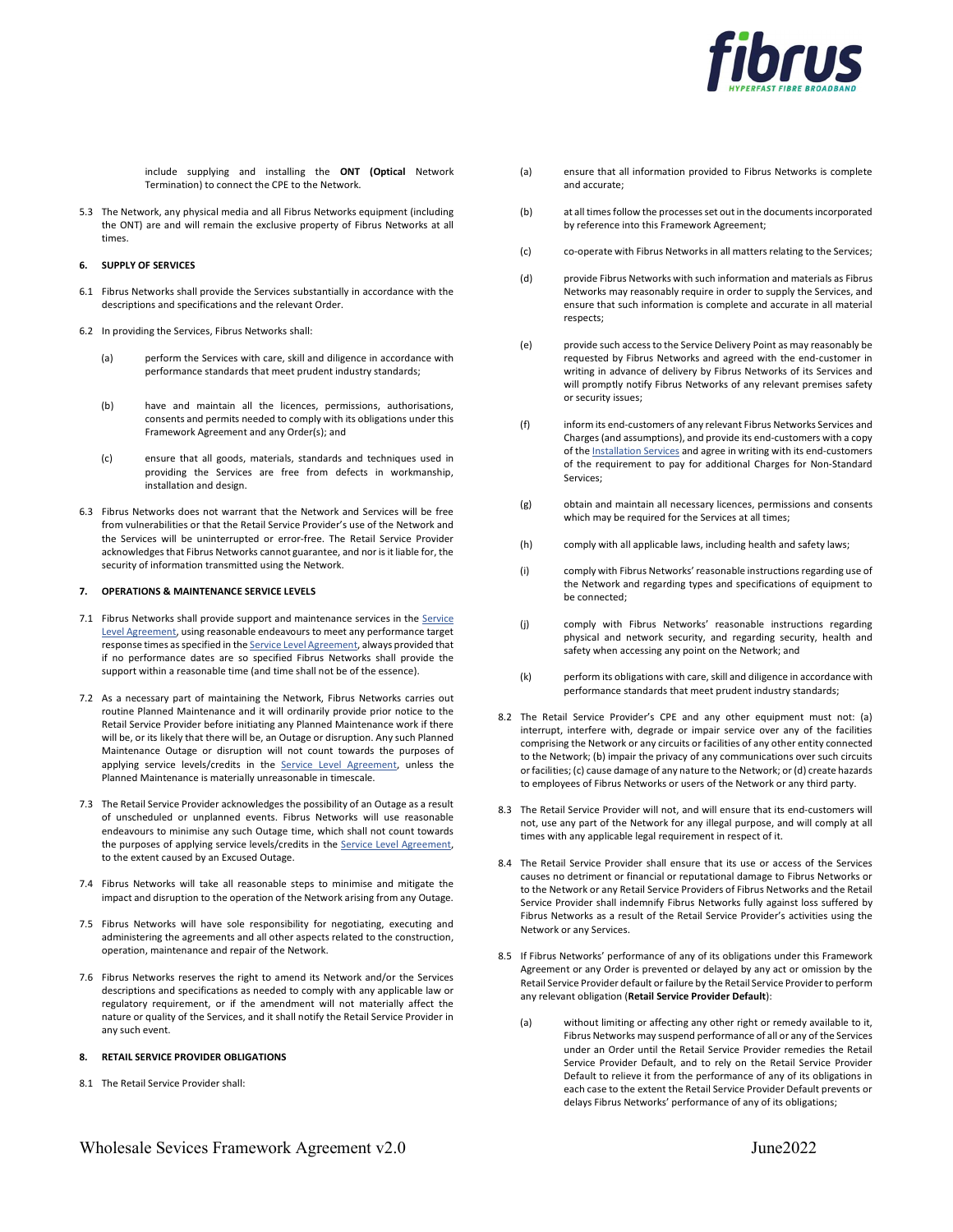

- (b) Fibrus Networks shall not be liable for any costs or losses sustained or incurred by the Retail Service Provider arising directly or indirectly from Fibrus Networks' failure or delay performing any of its obligations as set out in this clause 8.5; and
- (c) the Retail Service Provider shall reimburse Fibrus Networks on written demand for any costs or losses sustained or incurred by Fibrus Networks arising directly or indirectly from the Retail Service Provider Default.

### 9. CHARGES AND PAYMENT

- 9.1 The Charges for the Services shall be calculated in accordance with the Wholesale Price List (for all Services). The Charges for the Services shall be set out in the relevant Order.
- 9.2 The Charges are based on, and assume, Fibrus Networks standard Services. Any Non-standard Services may incur additional Charges, which must be agreed between the parties before an Order comes into force under clause 3.2. A charge will be also be incurred in circumstances where scheduled Installation Services cannot be performed due to a default or failure on the part of the Retail Service Provider or its end-customer to observe the instructions in the Installation Services or for a late notice Retail Service Provider/end-customer rescheduled instal and/or Service changes.
- 9.3 Fibrus Networks will periodically review, and may increase, the Charges ordinarily annually. Fibrus Networks shall give the Retail Service Provider not less than 3 months' notice of any increase. Any increase in the Charges shall apply with effect from expiry of the Fibrus Network's notice.
- 9.4 Fibrus Networks shall invoice the Retail Service Provider monthly or annually in advance as recorded in the Order.
- 9.5 The Retail Service Provider shall pay each invoice which is properly due and submitted to it by Fibrus Networks, within 30 days of receipt in cleared funds, to a bank account nominated in writing by Fibrus Networks, and time for payment shall be of the essence.
- 9.6 All amounts payable by the Retail Service Provider are exclusive of amounts in respect of value added tax chargeable for the time being (VAT). Where any taxable supply for VAT purposes is made under any Order by Fibrus Networks to the Retail Service Provider, the Retail Service Provider shall, on receipt of a valid VAT invoice from the Supplier, pay to the Supplier such additional amounts in respect of VAT as are chargeable on the supply of the Services at the same time as payment is due for the supply of the Services.
- 9.7 If the Retail Service Provider fails to make a payment due to Fibrus Networks by the due date, then, without limiting Fibrus Networks' remedies under clause 13, the Retail Service Provider shall pay interest on the overdue sum from the due date until payment of the overdue sum, whether before or after judgment. Interest under this clause 9.7 will accrue each day at 4% a year above the Bank of England's base rate from time to time, but at 4% a year for any period when that base rate is below 0%.
- 9.8 All amounts due under this Framework Agreement and any Order shall be paid in full without any set-off, counterclaim, deduction or withholding (other than any deduction or withholding of tax as required by law).

# 10. INTELLECTUAL PROPERTY RIGHTS

- 10.1 All Intellectual Property Rights in or arising out of or in connection with the Services (other than Intellectual Property Rights in any materials provided by the Retail Service Provider) shall be owned by Fibrus Networks.
- 10.2 The parties each grant to the other a fully paid-up, non-exclusive, royalty-free, non-transferable licence to copy and modify any materials provided in accordance with this Framework Agreement for the term the applicable Order for the purpose of providing the Services.

### 11. DATA PROTECTION

#### 11.1 Definitions:

- (a) Agreed Purposes: for matching property by using Unique Property Reference Numbers (UPRN), Unique Street Reference Numbers (USRN) and postcode data, to determine Fibrus Networks full fibre broadband availability & connection speed;
- (b) Controller, processor, data subject, personal data, personal data breach, processing and appropriate technical and organisational measures: as set out in the Data Protection Legislation.
- (c) Data Discloser: a party that discloses Shared Personal Data to the other party.
- (d) Data Protection Legislation: all applicable data protection and privacy legislation in force from time to time in the UK including the UK GDPR; the Data Protection Act 2018 (DPA 2018) (and regulations made thereunder); the Privacy and Electronic Communications Regulations 2003 (SI 2003/2426) as amended and all other legislation and regulatory requirements in force from time to time which apply to a party relating to the use of personal data (including, without limitation, the privacy of electronic communications); and the guidance and codes of practice issued by the Information Commissioner or other relevant regulatory authority and applicable to a party.
- (e) Permitted Recipients: the parties to this Framework Agreement, their employees, any third parties engaged to perform obligations in connection with this Frameworks Agreement and/or any Order.
- (f) Shared Personal Data: the personal data to be shared between the parties. Shared Personal Data shall be confined to the following categories of information relevant to the following categories of data subject: property addresses (with occupant details anonymised).
- 11.2 Shared Personal Data. This clause sets out the framework for the sharing of personal data between the parties as controllers. Each party acknowledges that one party (referred to in this clause as the Data Discloser) will regularly disclose to the other party Shared Personal Data collected by the Data Discloser for the Agreed Purposes.
- 11.3 Effect of non-compliance with Data Protection Legislation. Each party shall comply with all the obligations imposed on a controller under the Data Protection Legislation, and any material breach of the Data Protection Legislation by one party shall, if not remedied within 30 days of written notice from the other party, give grounds to the other party to terminate this Framework Agreement and any relevant Order with immediate effect.

#### 11.4 Particular obligations relating to data sharing. Each party shall:

- (a) ensure that it has all necessary notices and consents and lawful bases in place to enable lawful transfer of the Shared Personal Data to the Permitted Recipients for the Agreed Purposes;
- (b) give full information to any data subject whose personal data may be processed under this Framework Agreement or an Order of the nature of such processing. This includes giving notice that, on the termination of this Framework Agreement or Order, personal data relating to them may be retained by or, as the case may be, transferred to one or more of the Permitted Recipients, their successors and assignees;
- (c) process the Shared Personal Data only for the Agreed Purposes;
- (d) not disclose or allow access to the Shared Personal Data to anyone other than the Permitted Recipients;
- (e) ensure that all Permitted Recipients are subject to written contractual obligations concerning the Shared Personal Data (including obligations of confidentiality) which are no less onerous than those imposed by this agreement;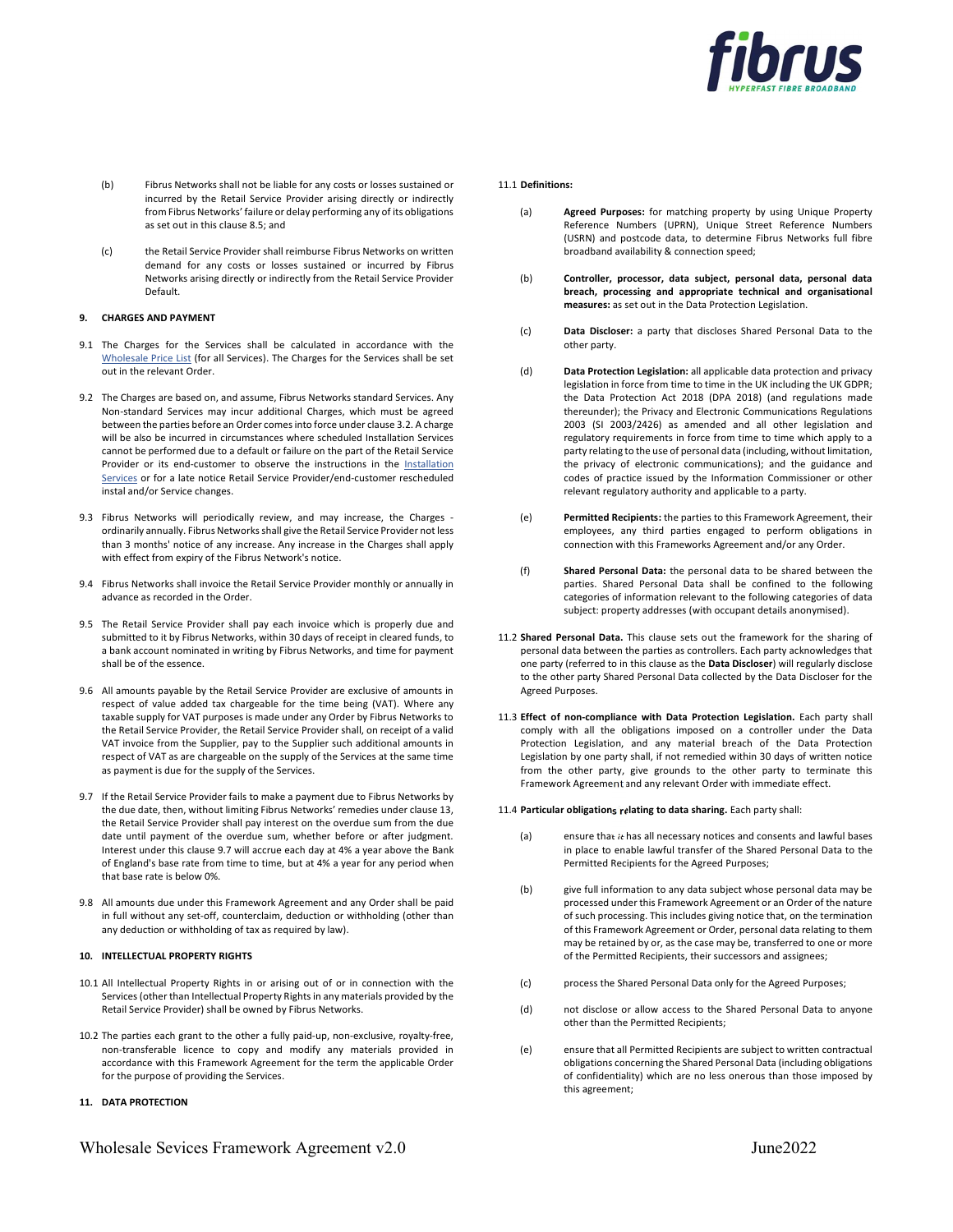

- (f) ensure that it has in place appropriate technical and organisational measures, reviewed and approved by the other party, to protect against unauthorised or unlawful processing of personal data and against accidental loss or destruction of, or damage to, personal data.
- (g) not transfer any personal data received from the Data Discloser outside the UK unless the transferor ensures that (i) the transfer is to a country approved under the applicable Data Protection Legislation as providing adequate protection; or (ii) there are appropriate safeguards or binding corporate rules in place pursuant to the applicable Data Protection Legislation; or (iii) the transferor otherwise complies with its obligations under the applicable Data Protection Legislation by providing an adequate level of protection to any personal data that is transferred; or (iv) one of the derogations for specific situations in the applicable Data Protection Legislation applies to the transfer.
- 11.5 Mutual assistance. Each party shall assist the other in complying with all applicable requirements of the Data Protection Legislation. In particular, each party shall:
	- (a) consult with the other party about any notices given to data subjects in relation to the Shared Personal Data;
	- (b) promptly inform the other party about the receipt of any data subject rights request;
	- (c) provide the other party with reasonable assistance in complying with any data subject rights request;
	- (d) not disclose, release, amend, delete or block any Shared Personal Data in response to a data subject rights request without first consulting the other party wherever possible;
	- (e) assist the other party, at the cost of the other party, in responding to any request from a data subject and in ensuring compliance with its obligations under the Data Protection Legislation with respect to security, personal data breach notifications, data protection impact assessments and consultations with the Information Commissioner or other regulators;
	- (f) notify the other party without undue delay on becoming aware of any breach of the Data Protection Legislation;
	- (g) at the written direction of the Data Discloser, delete or return Shared Personal Data and copies thereof to the Data Discloser on termination of this agreement unless required by law to store the Shared Personal Data;
	- (h) use compatible technology for the processing of Shared Personal Data to ensure that there is no lack of accuracy resulting from personal data transfers;
	- (i) maintain complete and accurate records and information to demonstrate its compliance with this clause and allow for reasonable audits by the other party or the other party's designated auditor; and
	- (j) provide the other party with contact details of at least one employee as point of contact and responsible manager for all issues arising out of the Data Protection Legislation, including the joint training of relevant staff, the procedures to be followed in the event of a data security breach, and the regular review of the parties' compliance with the Data Protection Legislation.
- 11.6 Indemnity. Each party shall indemnify the other against all liabilities, costs, expenses, damages and losses (including but not limited to any direct, indirect or consequential losses, loss of profit, loss of reputation and all interest, penalties and legal costs (calculated on a full indemnity basis) and all other reasonable professional costs and expenses) suffered or incurred by the indemnified party arising out of or in connection with the breach of the Data Protection Legislation by the indemnifying party, its employees or agents,

provided that the indemnified party gives to the indemnifier prompt notice of such claim, full information about the circumstances giving rise to it, reasonable assistance in dealing with the claim and sole authority to manage, defend and/or settle it.

#### 12. LIMITATION OF LIABILITY

- 12.1 The restrictions on liability in this clause 12 apply to every liability arising under or in connection with the Framework Agreement and each Order, including liability in contract, tort (including negligence), misrepresentation, restitution or otherwise.
- 12.2 The limitations apply separately and distinctly to this Framework and each Order.
- 12.3 No party may benefit from the limitations and exclusions set out in this clause in respect of any liability arising from its deliberate default.
- 12.4 Nothing in this clause 12.4 shall limit the Retail Service Provider's payment obligations under this Order.
- 12.5 Nothing in this Framework Agreement or in an Order shall limit or exclude or limit any party's liability for death or personal injury caused by its (or its agents or subcontractor's) negligence or for fraud or fraudulent misrepresentation or any other liability that cannot, as a matter of applicable law, be limited or excluded.
- 12.6 Except as expressly stated, all warranties, conditions and other terms that may be implied by statute, by course of dealing or by common law are, to the fullest extent permitted by law, excluded from this Framework Agreement and an Order.
- 12.7 Subject to clause 12.5 and to any expressly agreed service credits, no party shall under any circumstances whatever, be liable whether in tort (including for negligence or breach of statutory duty), contract, misrepresentation (whether innocent or negligent) or otherwise for: (a) loss of profits; (b) loss of business; (c) depletion of goodwill or similar losses; (d) loss of anticipated savings; (e) loss of goods; (f) loss of agreement; (g) loss of use; (h) loss or corruption of data or information; or (i) any special, indirect, consequential or pure economic loss, costs, damages, charges or expenses, howsoever caused and whether or not foreseeable.
- 12.8 The total aggregate liability of Fibrus Networks to the Retail Service Provider in contract, tort (including negligence or breach of statutory duty), in connection with the Services made under this Agreement or any Order shall be limited as follows:
	- (a) Fibrus Networks shall not be responsible for any losses caused by any third party (except those third parties sub-contracted by Fibrus Networks to perform Services for which the Supplier shall remain fully liable), subject to the following limits;
	- (b) in the case of damage to physical or real property, the limit of liability shall be £1,000,000; and
	- (c) for any other liability, in no circumstances shall liability exceed a sum equal to 100% total amount of Charges paid or payable in respect of the Services in the twelve months preceding the claim.
- 12.9 No party shall have any liability to the other in respect of a breach unless it has issued proceedings in respect of such breach within 18 months of the date when that party first became aware of the circumstances constituting the breach.

#### 13. TERMINATION

13.1 Without affecting any other right or remedy available to it, either party may terminate this Framework Agreement and/or, as the case may be, the affected Order with immediate effect by giving written notice to the other party if: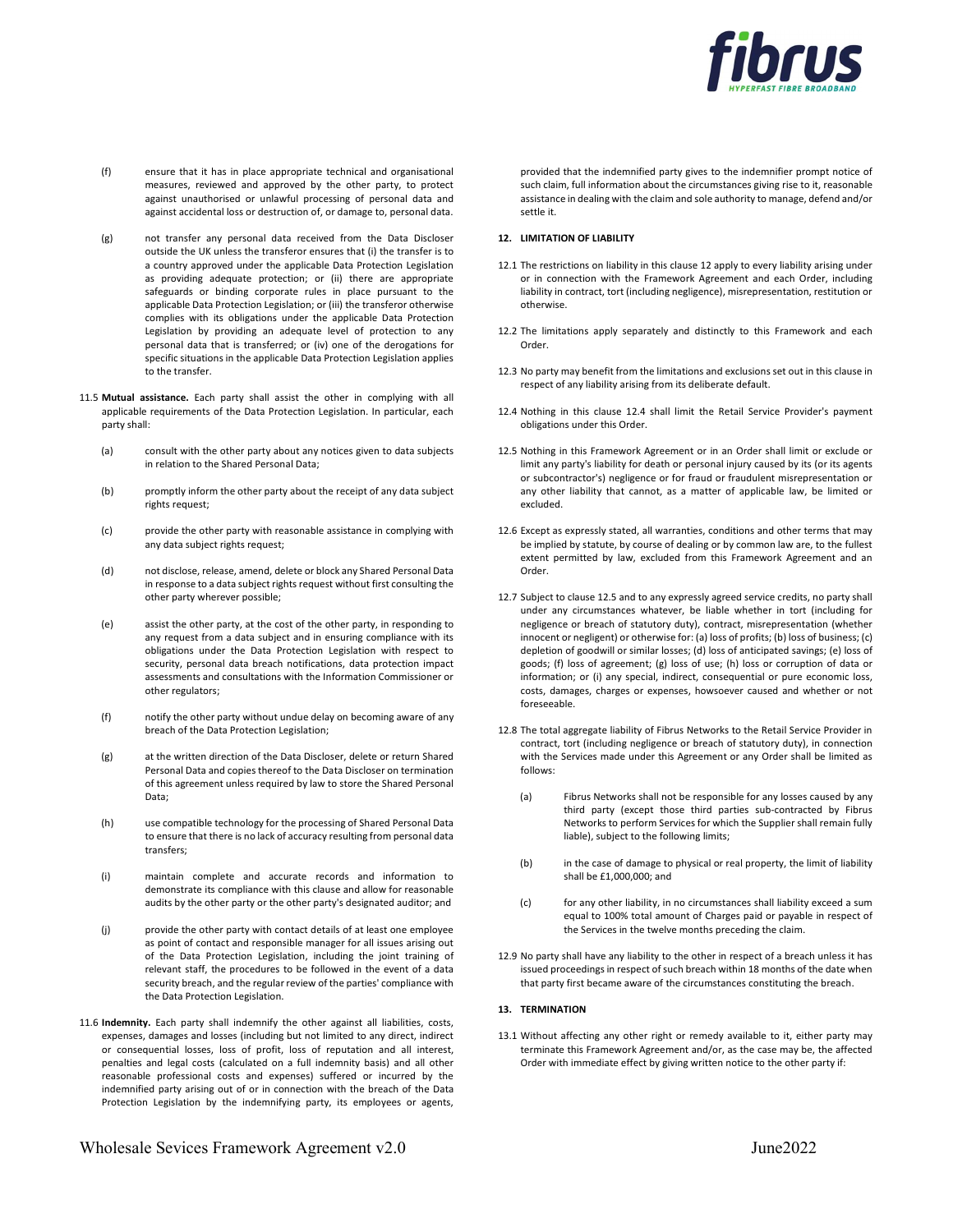

- (a) the other party fails to pay any amount due and remains in default not less than 30 days after being notified in writing to make such payment under the affected Order;
- (b) the other party commits a material breach of any other term of this Framework Agreement and/or the affected Order and (if such breach is remediable) fails to remedy that breach within a period of 30 days after being notified in writing to do so;
- (c) if the other party does anything which can or may cause reputational damage to the other party;
- (d) the other party repeatedly breaches any of the terms of this Framework Agreement and/or the affected Order in such a manner as to reasonably justify the opinion that its conduct is inconsistent with it having the intention or ability to give effect to the terms of this Framework Agreement and/or the affected Order;
- (e) the other party takes any step or action in connection with its entering administration, provisional liquidation or any composition or arrangement with its creditors (other than in relation to a solvent restructuring), being wound up (whether voluntarily or by order of the court, unless for the purpose of a solvent restructuring), having a receiver appointed to any of its assets or ceasing to carry on business;
- (f) the other party takes any step or action in connection with its entering administration, provisional liquidation or any composition or arrangement with its creditors (other than in relation to a solvent restructuring), being wound up (whether voluntarily or by order of the court, unless for the purpose of a solvent restructuring), having a receiver appointed to any of its assets or ceasing to carry on business;
- (g) the other party suspends, or threatens to suspend, or ceases or threatens to cease to carry on all or a substantial part of its business; or
- (h) the other party's financial position deteriorates to such an extent that in the terminating party's opinion the other party's capability to adequately fulfil its obligations under this Framework Agreement and/or an Order has been placed in jeopardy.
- 13.2 Without affecting any other right or remedy available to it, Fibrus Networks may instead suspend performance of the Services in which event it will notify the Retail Service Provider of such suspension and of the basis on which it would be prepared to re-activate this Services.

### 14. CONSEQUENCES OF TERMINATION AND EXPIRY

- 14.1 On termination (or expiry) of this Framework Agreement, howsoever arising, each Order then in force at the date of such termination shall continue in full force and effect for the remainder of the term of such Order, unless terminated earlier in accordance with the terms of such Order.
- 14.2 The termination of any Order shall not affect any other Orders or this Framework Agreement.
- 14.3 Termination shall not affect any rights, remedies, obligations or liabilities of the parties that have accrued up to the date of termination, including the right to claim damages in respect of any breaches of this Framework Agreement/affected Order which existed at or before the date of termination.
- 14.4 On termination of any Order, the Retail Service Provider shall immediately pay to Fibrus Networks all of Fibrus Networks' outstanding unpaid invoices and interest and, in respect of Services supplied under that Order but for which no invoice has been submitted, Fibrus Networks shall submit an invoice, which shall be payable by the Retail Service Provider immediately on receipt;
- 14.5 Any provision of this Framework Agreement or applicable Order that expressly or by implication is intended to come into or continue in force on or after termination or expiry shall remain in full force and effect.

#### 15. FORCE MAJEURE

- 15.1 Force Majeure Event means any circumstance not within a party's reasonable control including, without limitation:
	- (a) acts of God, flood, drought, earthquake or other natural disaster;
	- (b) epidemic or pandemic;
	- (c) terrorist attack, civil war, civil commotion or riots, war, threat of or preparation for war, armed conflict, imposition of sanctions, embargo, or breaking off of diplomatic relations;
	- (d) nuclear, chemical or biological contamination or sonic boom;
	- (e) any law or any action taken by a government or public authority, including without limitation imposing an export or import restriction, quota or prohibition, or failing to grant a necessary licence or consent;
	- (f) collapse of buildings, fire, explosion or accident; an
	- (g) any labour or trade dispute, strikes, industrial action or lockouts (other than in each case by the party seeking to rely on this clause, or companies in the same group as that party);
	- (h) non-performance by suppliers or subcontractors; and
	- (i) interruption or failure of utility service.
- 15.2 Provided it has complied with clause 15.4, if a party is prevented, hindered or delayed in or from performing any of its obligations under this agreement by a Force Majeure Event (Affected Party), the Affected Party shall not be in breach of this agreement or otherwise liable for any such failure or delay in the performance of such obligations. The time for performance of such obligations shall be extended accordingly.
- 15.3 The corresponding obligations of the other party will be suspended, and its time for performance of such obligations extended, to the same extent as those of the Affected Party.
- 15.4 The Affected Party shall:
	- (a) as soon as reasonably practicable after the start of the Force Majeure Event but no later than five days from its start, notify the other party in writing of the Force Majeure Event, the date on which it started, its likely or potential duration, and the effect of the Force Majeure Event on its ability to perform any of its obligations under this Framework Agreement and/or any affected Order; and
	- (b) use all reasonable endeavours to mitigate the effect of the Force Majeure Event on the performance of its obligations.
- 15.5 If the Force Majeure Event prevents, hinders or delays the Affected Party's performance of its obligations for a continuous period of more than 90 days, the party not affected by the Force Majeure Event may terminate this agreement by giving four weeks' written notice to the Affected Party.

### 16. GENERAL

#### 16.1 Assignment and other dealings

Neither party shall assign, transfer, mortgage, charge, subcontract, delegate, declare a trust over or deal in any other manner with any of its rights and obligations under this Framework Agreement or any Order without the prior written consent of the other party (such consent not to be unreasonably withheld or deferred).

# 16.2 Confidentiality